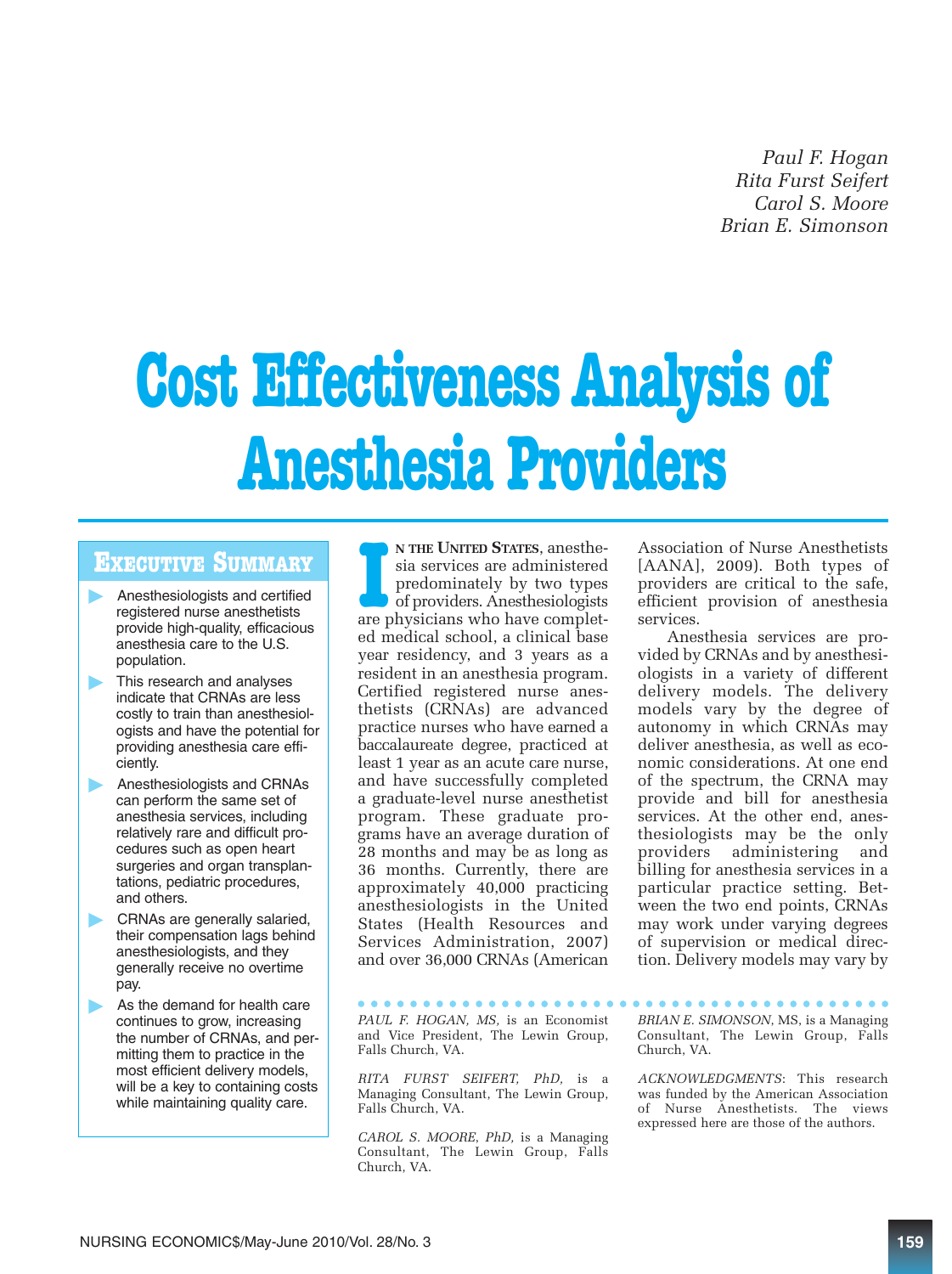practice setting based on the preferences and beliefs of the particular hospital or other setting, and because of state-specific and federal laws and regulations regarding the delivery and billing for services.

In this article, CRNAs who provide anesthesia for a patient under the care of an operating practitioner, but are not supervised nor medically directed, are referred to as "independent." CRNAs who provide anesthesia under anesthesiologist oversight are either "medically directed" or "supervised." These terms are used in the context of anesthesia staffing models and costs, not in terms of clinical decisions.

Analysis of the data examined the cost effectiveness of the alternative delivery models, and the implications of this for providing quality, cost-effective anesthesia services. Anesthesia is a component of surgical, medical, and diagnostic procedures as well as in pain management. The cost, access, and quality of health care services in general will be affected in no small measure by the availability of cost-effective anesthesia services.

In cost-effectiveness analysis, one compares the cost of alternative ways of achieving a given outcome. The issue of whether the quality of anesthesia services or outcomes is likely to vary across delivery models and providers was considered first. A reliance on literature review and a claims analysis to establish that there is no evidence to suggest that the quality of services or the outcomes will vary across the delivery models was considered. Next, a cost effectiveness of the alternative delivery models was examined. A stochastic simulation model was developed and applied, which simulates likely costs and revenues associated with each delivery model, holding constant other conditions likely to affect costs and revenues in the comparisons. Claims data for private payers

were examined to determine how the costs to payers vary by delivery model. (Note that payments of the largest public payer, Medicare, are made according to a formula.) Finally, the costs to society of educating nurse anesthetists and anesthesiologists were examined and compared.

The information presented can help inform payers and employers (e.g., hospitals, anesthesia provider groups, public and private insurers) regarding the cost, quality, and access implications of alternate delivery models. The findings provide an evidence base to inform federal and state regulators and legislators who are formulating rules and regulations regarding the delivery of anesthesia. Further, information from this study can help federal and state legislators, education program directors, and other stakeholders regarding the potential return on investment from investing in anesthesia education and improving access to quality, cost-effective anesthesia care.

### **Quality of Care**

Quality of care, usually measured in terms of patient outcomes, is an important component in understanding the potential advantages and disadvantages of using alternate anesthesia provider types or delivery models to provide required services. Cost-effectiveness analysis, which focuses on the most efficient way to achieve a given outcome, is conditioned on the premise that the quality of care does not change across alternatives. Cost or price of services is a secondary concern if quality of care varies significantly across provider types or delivery models. Therefore, first there was an examination of the evidence to determine if the quality of care differs by provider or delivery model.

Although some adverse cases are highly publicized, anesthesiarelated mortality rates have declined substantially during the

past 2 decades to about 1 death for every 240,000 anesthetics (AANA, 2008b). National estimates of anesthesia-related mortality in the United States for years 1999-2005 are 1.1 per million population per year and 8.2 per million hospital surgical discharges (Li, Warner, Lang, Huang, & Sun, 2009). National estimates of anesthesia complications for inpatients in 2005 found an incidence rate of 1.0 case per 1,000 admissions; of patients who developed complications, 0.9% died by discharge (Kuo, Lang, & Li, 2008). New anesthetic agents and improved patient monitoring have contributed to these improved outcomes (Martin-Sheridan & Wing, 1996).

The Centers for Disease Control (CDC) conducted a pilot study in 1980 and found the rate of adverse outcomes with anesthesia as a contributing factor was 6.25/10,000 procedures. The rate for adverse outcomes totally attributed to anesthesia was 1.25/10,000 procedures (Klaucke, Revicki, & Brown, 1988). The CDC concluded the low frequency of anesthesia-related adverse outcomes made the cost of a full-scale study prohibitive.

Research studies have found no significant differences in rates of anesthesia complications or mortality between CRNAs and anesthesiologists or among delivery models for anesthesia that involve CRNAs, anesthesiologists, or both after controlling for other pertinent factors (Hoffman, Thompson, Burke, & Derkay, 2002; Needleman & Minnick, 2008; Pine, Holt, & Lou, 2003; Simonson, Ahern, & Hendryx, 2007). There are limitations to the literature. Some researchers were not able to identify, precisely, the anesthesia delivery model. They might use the typical practice at a hospital rather than the anesthesia provider(s) for a specific procedure to identify delivery model (Forrest, 1980; Needleman & Minnick, 2008; Simonson et al.,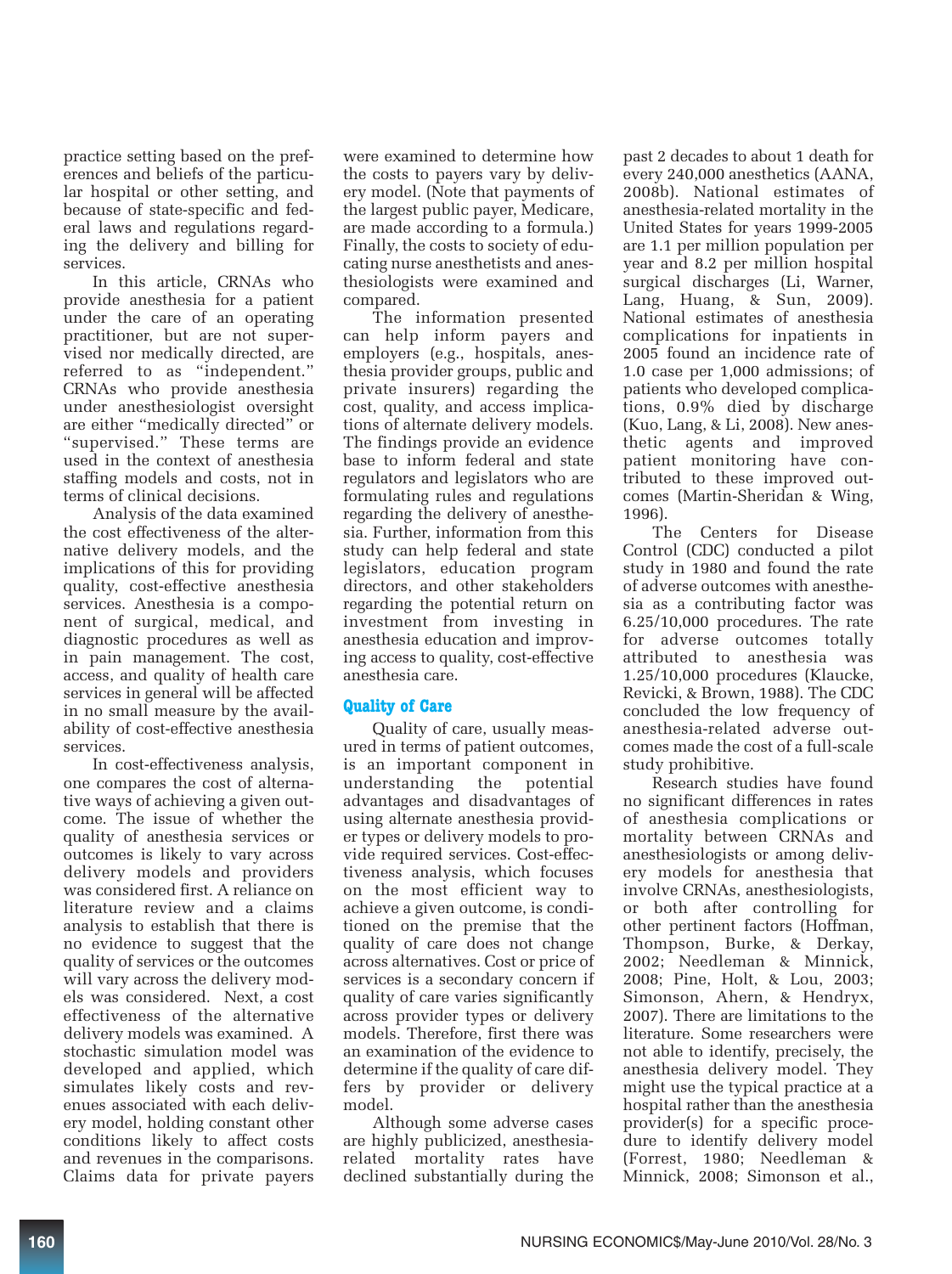2007). Sometimes the study identified those procedures which an anesthesiologist personally performed or directed, but may not distinguish whether medical direction was of CRNAs or anesthesiology residents (Silber et al., 2000). Given the low incidence of adverse anesthesia-related complications and anesthesia-related mortality rates in general, it is not surprising there are no studies that show a significant difference between CRNAs and anesthesiologists in patient outcomes.

*Claims analysis for quality of care.* In addition to reviewing the evidence from the literature, health care claims and discharge data were used to assess adverse anesthesia outcomes including death and anesthesia complications. Anesthesia complications were identified using the International Classification of Diseases, 9th Revision, Clinical Modification (ICD-9-CM) diagnosis codes (Donnelly & Buechner, 2001).

The Ingenix national database contains integrated medical and financial claims data from commercial payers in 2008. A total of 52,636 claims that included anesthesia were reviewed. There were no complications arising from anesthesia in these claims. The National Survey of Ambulatory Surgery (2006) contains information about surgical and nonsurgical procedures performed on an ambulatory (outpatient) basis in hospitals or freestanding ambulatory surgery centers for 2006. There are 52,233 sampled visits, representing almost 35 million total visits in the United States. Only one visit resulted in a complication from anesthesia. For that visit, anesthesia was provided by an anesthesiologist and a CRNA. The Healthcare Cost and Utilization Project Nationwide Inpatient Sample (2007) contains information for approximately 8 million hospital stays from about 1,000 hospitals sampled to represent a 20% stratified sample of U.S. community hospitals. The unit of observation is an inpatient stay record rather than one specific procedure. It does not include anesthesia provider information. The percentage of complications is very low at 0.12% for the sample and 0.11% for the national estimate.

Quality of care by anesthesia providers is excellent. The incidence of adverse anesthesia-related complications and anesthesiarelated mortality rates is very low. Our review of the literature revealed no studies that demonstrated a significant difference between CRNAs and anesthesiologists or differences between anesthesia delivery models in rates of anesthesia complications or mortality after controlling for hospital and patient factors.

#### **Cost Effectiveness of Anesthesia Providers and Anesthesia Delivery Models**

The total cost to provide required anesthesia services is compared across anesthesia delivery models. The most cost-effective approach is the one which produces the output or service at the lowest cost, while maintaining quality. An economically viable model is one where the revenues generated exceed the costs.

A review of the literature found that previous studies were largely based on simulation analyses. Abenstein, Long, McGlinch, and Dietz (2004), using outcome data from Silber et al. (2000), found that a medical direction model is more cost effective with respect to years of life saved than a model in which CRNAs act independently. The data were not based on mortality due to anesthesia complications, but mortality in general. Moreover, variation in delivery models may be correlated with variation in other factors affecting quality of care or patient risk.

Glance (2000) finds that an anesthesiologist alone is not a cost-effective delivery model.

Medical direction models are cost effective, with ratios varying optimally based on risk class of case. The Glance (2000) study used subjective estimates of patient risk in the analysis. Quintana, Jones, and Baker (2009) estimated the costs associated with a number of different delivery models, under the assumption outcomes are held constant. They found that anesthesiologist intensive forms of delivery are less efficient, and more likely to require subsidization by the hospital.

Using claims and national databases to determine what model is being used to provide anesthesia care is problematic. Hospital discharge data do not include the delivery model. There are difficulties in classifying types of supervision or medical direction by anesthesiologists in facilities that employ both CRNAs and anesthesiologists (Smith, Kane, & Milne, 2004). Recent studies have used surveys of hospital staffing patterns to determine provider type for obstetrical patients (Needleman & Minnick, 2008; Simonson et al., 2007). Even so, there are limitations on distinguishing models in facilities where CRNAs and anesthesiologists both practice. Needleman and Minnick (2008) differentiated hospitals where CRNAs and anesthesiologists both practiced based on the requirement that an anesthesiologist be present at the initiation of all planned cesarean sections. Simonson et al. (2007) resolved this dilemma by comparing hospitals with CRNA-only staffing to hospitals with only anesthesiologists.

Two complementary approaches to the analysis of the cost effectiveness of anesthesia delivery models were implemented. In the first, a stochastic simulation model that permits us to compare the cost effectiveness of the most prominent anesthesia delivery models while explicitly controlling for the factors that may influence the cost effectiveness was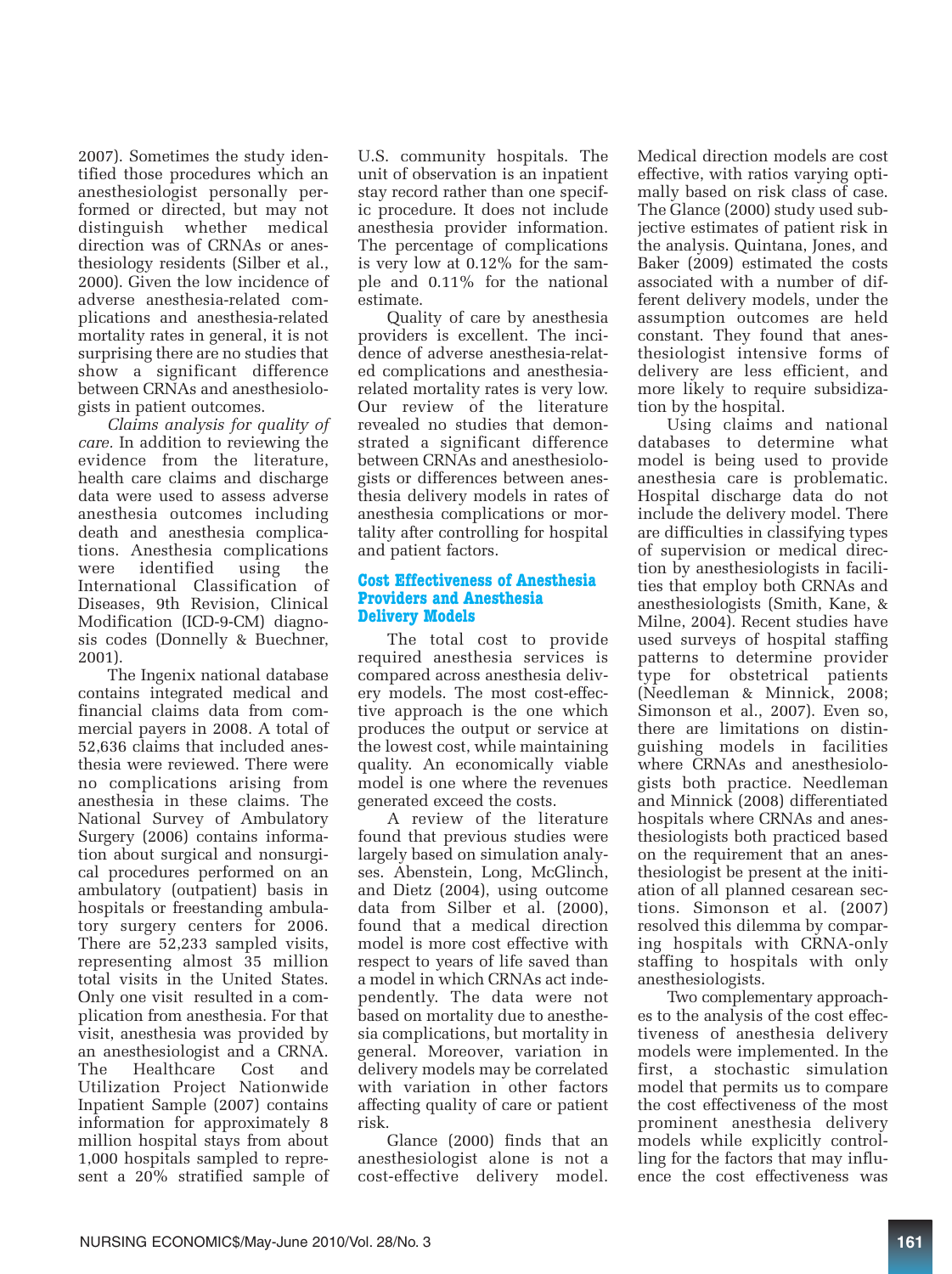| <b>Delivery Model</b>  | <b>CRNA</b>                                                                                               | <b>Anesthesiologist</b>                       |
|------------------------|-----------------------------------------------------------------------------------------------------------|-----------------------------------------------|
| Anesthesiologist alone |                                                                                                           | (Base units + Time units) * Conversion factor |
| CRNA alone             | (Base units + Time units) * Conversion factor                                                             |                                               |
| Medical direction      | (Base units + Time units) * Conversion factor * 0.5   (Base units + Time units) * Conversion Factor * 0.5 |                                               |
| Supervisory            | (Base units + Time units) $*$ Conversion factor $*$ 0.5   Four units                                      |                                               |

**Table 1. Medicare Billing Rules** 

developed. In the second, an analysis of the actual claims data in which the anesthesia delivery model is identified to compare the actual costs of anesthesia services to the payer was conducted.

#### **Simulation Model**

A model to simulate the costs associated with delivery of anesthesia under a variety of delivery models and settings was developed. The purpose of the model is to estimate the costs and revenues that would likely occur under each delivery model, under a given scenario of patient demand. A total of seven different delivery models were considered:

- 1. CRNA practicing without an anesthesiologist involved in anesthesia delivery.
- 2. An anesthesiologist practicing alone.
- 3. Four medical direction model variants consisting of one anesthesiologist directing one to four CRNAs.
- 4. A supervisory model where one anesthesiologist supervises more than four CRNAs.

An important distinction between a medical direction model and a supervisory model is there are more prescriptive requirements for the anesthesiologist to actually be present during critical parts of the procedure in the medical direction model, compared to the supervisory model. These differences are captured in the model along with their effect on efficiency.

The set-up for a simulation requires the user of the model to specify a number of key factors. Key variables include:

- *Demand.* This is the number of patients seeking an operation in a given day. Because the model is stochastic, a probability distribution is specified.
- *Characteristics of the anesthesia procedure.* There are two dimensions to the procedure. The first is the number of base units represented by the procedure (a measure of complexity). The second is the number of time units required to complete the procedure. Base units and time units, which describe the anesthesia procedure, are also the key factors which determine the reimbursement for the procedure. These are also specified as probability distributions.
- *Payer distribution.* The user also specifies the proportion of patients by payer type. These include Medicare, Medicaid, private payer, and self-pay. The latter is unreimbursed.

The model is stochastic, that is, one specifies a distribution for patient demand, base units, time units and so forth, rather than a single number for each. However, by putting 100% of the probability weight on a single value, the model will become non-stochastic. One can simulate different settings, such as inpatient, ambulatory surgery, etc., by specifying the distribution of demand, base units, and time units associated with that setting. Empirically observed mean values to distinguish among the different settings were used. A typical inpatient surgery center, for

example, will have a greater mean number of base units and time units per procedure than will an ambulatory surgery center. For a given simulation, each delivery model considered faces the same set of realized values of patient demand, base units, and time units. These parameters are held constant in the comparisons of cost and revenue.

The simulation model estimates the cost of providing the anesthesia service. The cost estimate is based on the salary or annual earnings of CRNAs and anesthesiologists and the delivery model used to administer the service. Intuitively, in an anesthesiologist-only model, the cost of providing a given anesthesia procedure is the implied cost of the anesthesiologist's time. However, if demand in a given day is unexpectedly low so that the anesthesiologist has idle time and completes fewer procedures, the implied cost per procedure will be greater.

In addition to estimating the cost of providing the anesthesia procedures, the model also estimates the reimbursement or revenue for the procedure. The reimbursement for the procedure will depend on the type of delivery model and the type of payer. The user may change the reimbursement rules and estimate the effects on revenues, but in our analyses we used the billing rules in effect for each payer. In particular, the billing rules for Medicare Part B used in our simulations are displayed in Table 1.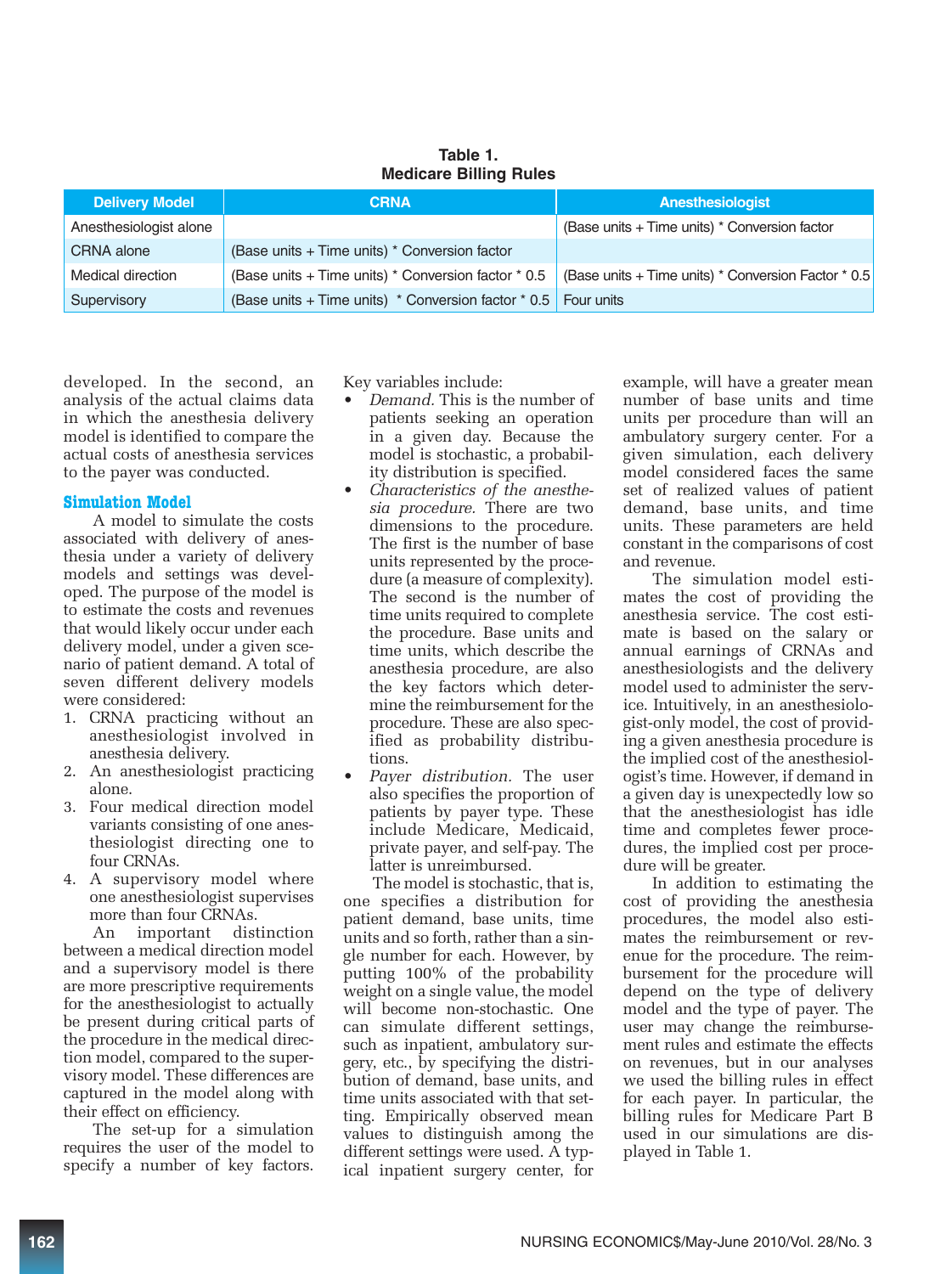**Table 2. Key Parameters Held Constant in Simulations** 

|                    | <b>Medicare</b> | <b>Medicaid</b>   | <b>Private</b> | <b>Self-Pay</b> |
|--------------------|-----------------|-------------------|----------------|-----------------|
| Payer proportions  | 0.45            | 0.1               | 0.4            | 0.05            |
| Conversion factors | \$21.00         | \$15.00           | \$50.50        |                 |
|                    |                 | <b>Costs</b>      |                |                 |
| Anesthesiologist   | \$336,000/year  | Nurse anesthetist | \$170,000/year |                 |

**Table 3. Mean Values for Procedures by Setting**

| <b>Setting</b>            | <b>Base Units</b> | <b>Time Units</b> |
|---------------------------|-------------------|-------------------|
| Inpatient                 | 6.2               | 7.1               |
| Outpatient surgery        | 4.0               | 4.0               |
| Ambulatory surgery center | 5.0               | 21                |

**Table 4. Inpatient Simulation with Average Demand (Results in Dollars)** 

| <b>Model</b><br><b>Four per Station per Day</b> | <b>Yearly Total Revenue</b><br>$(12$ stations)* | <b>Yearly Total Costs</b><br>(12 stations)* | <b>Yearly Total Revenue Minus</b><br><b>Total Cost</b><br>$(12$ stations)* |
|-------------------------------------------------|-------------------------------------------------|---------------------------------------------|----------------------------------------------------------------------------|
| Medical direction 1:4                           | \$5,401,171                                     | \$3,048,000                                 | \$2,353,171                                                                |
| Medical direction 1:3                           | \$5,593,158                                     | \$3,384,000                                 | \$2,209,158                                                                |
| Medical direction 1:2                           | \$5,673,606                                     | \$4,056,000                                 | \$1,617,606                                                                |
| Medical direction 1:1                           | \$5,697,316                                     | \$6,072,000                                 | $-$ \$374,684                                                              |
| Anesthesiologist only                           | \$5,317,945                                     | \$4,032,000                                 | \$1,285,945                                                                |
| CRNA only                                       | \$5,317,945                                     | \$2,040,000                                 | \$3,277,945                                                                |
| Supervisory 1:6                                 | \$4,226,094                                     | \$2,712,000                                 | \$1,514,094                                                                |

\*Four per station per day is defined as four anesthetics per anesthetizing location per day.

A number of simulations across practice settings were conducted. The set-up for these simulations was the same (see Table 2).

The practice settings were defined by the characteristics of the procedures. Table 3 shows the mean values for the number of base units per procedure and the number of time units per procedure typically found in each setting.

For each scenario, first facilitylevel data to define the types and volume of anesthesia services provided at a typical facility over the course of 1 year was used. Then, the total cost to provide anesthesia services was modeled under each of the delivery models. Efficiencies, under some delivery models, will vary depending on how many patients simultaneously receive anesthesia as well as how many patients receive anesthesia in a setting in a year. The simulation model will analyze the effect of different patient workload demands on the costs associated with the model. This is potentially important because the cost associated with a delivery model must be analyzed in the context of a patient workload, and the distribution of this patient workload. For example, if the delivery model consists of an anesthesiologist in a medical direction role for up to four nurse anesthetists, the average cost of providing anesthesia will vary depending upon whether there is actual patient workload demand to support the model. If patient demand is such that the anesthesiologist is actually supervising the administration of anesthesia by four CRNAs simultaneously only 30% of the time, the costs will be higher than if there were patients to support full utilization.

The first scenario compares the results of the seven delivery models in an inpatient setting. For comparison purposes, we assume each delivery model operates at a facility with 12 distinct locations (stations or operating rooms). Hence, in a medical direction 1:4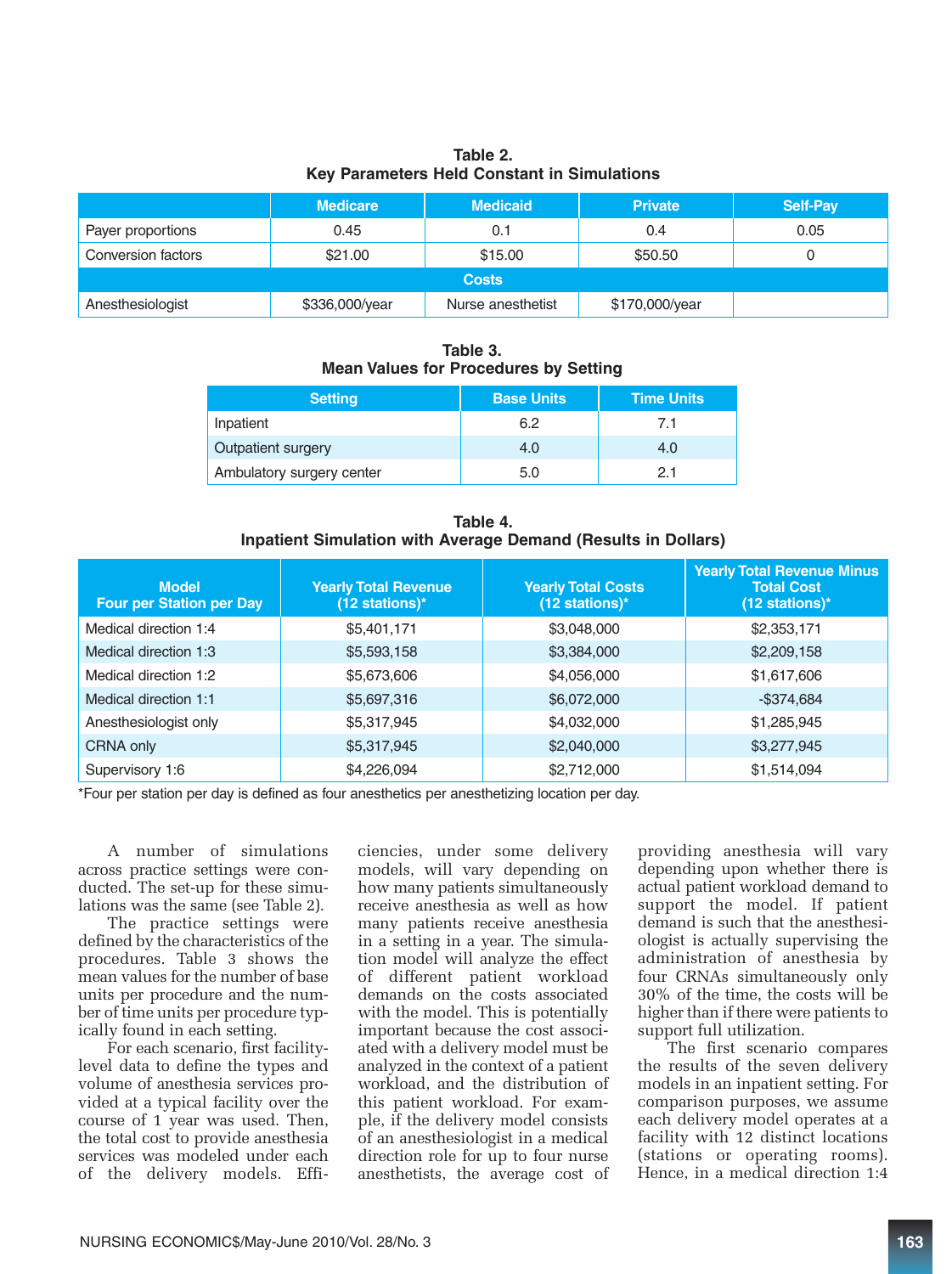| <b>Model</b><br><b>Four per Station per Day</b> | <b>Revenue Per Procedure</b> | <b>Cost Per Procedure</b> | <b>Revenue Minus Costs Per</b><br><b>Procedure</b> |
|-------------------------------------------------|------------------------------|---------------------------|----------------------------------------------------|
| Medical direction 1:4                           | \$474                        | \$267                     | \$206                                              |
| Medical direction 1:3                           | \$474                        | \$287                     | \$187                                              |
| Medical direction 1:2                           | \$474                        | \$339                     | \$135                                              |
| Medical direction 1:1                           | \$474                        | \$506                     | $-$ \$31                                           |
| Anesthesiologist only                           | \$443                        | \$336                     | \$107                                              |
| CRNA only                                       | \$443                        | \$170                     | \$273                                              |
| Supervisory 1:6                                 | \$352                        | \$226                     | \$126                                              |

**Table 5. Per Procedure Results for Inpatient Surgery Setting**

| Table 6.                                                            |  |
|---------------------------------------------------------------------|--|
| Inpatient Simulation with Below Average Demand (Results in Dollars) |  |

| <b>Model</b><br><b>Two per Station per Day</b> | <b>Yearly Total Revenue</b><br>(12 stations) | <b>Yearly Total Costs</b><br>(12 stations) | <b>Yearly Total Revenue Minus</b><br><b>Total Cost</b><br>(12 stations) |
|------------------------------------------------|----------------------------------------------|--------------------------------------------|-------------------------------------------------------------------------|
| Medical direction 1:4                          | \$2,939,415                                  | \$3,048,000                                | $-$108,585$                                                             |
| Medical direction 1:3                          | \$2,945,765                                  | \$3,384,000                                | $-$ \$438,235                                                           |
| Medical direction 1:2                          | \$2,948,422                                  | \$4,056,000                                | $-$1,107,578$                                                           |
| Medical direction 1:1                          | \$2,943,579                                  | \$6,072,000                                | $-$3,128,421$                                                           |
| Anesthesiologist only                          | \$2,742,690                                  | \$4,032,000                                | $-$1,289,310$                                                           |
| CRNA only                                      | \$2,742,690                                  | \$2,040,000                                | \$702,690                                                               |
| Supervisory 1:6                                | \$2,165,133                                  | \$2,712,000                                | $-$546,867$                                                             |

model, three anesthesiologists would be directing a total of 12 CRNAs. The results are put on an annual basis assuming typical hours and days of operation.

Table 4 shows the results from simulating the delivery models in an inpatient setting operating for a year under ideal conditions. The flow of patients is sufficient to conduct four procedures per day, on average, at each station. The same flow of patients is present for each delivery model. However, the actual number of procedures conducted will vary slightly across the delivery models, because of differences in the efficiency with which the models are capable of meeting demand. The results indicate the CRNA acting independently model is the least costly and produces the greatest net revenue. The supervisory model is the second lowest cost but reimbursement policies limit its profitability. Revenues for all models exceed costs except for the medical direction 1:1 model. The medical direction models, operating when demand is sufficient to insure full utilization, is economically viable except for the 1:1 variant. Among the medical direction models, the 1:4 model does the best in terms of net revenue. (Among the medical direction models, gross revenue declines slightly as we go from the 1:1 to 1:4 model. The medical direction model requires the anesthesiologists to be present at certain times during a procedure. This creates some delays in start times for procedures, as one station must wait while the anesthesiologist is attending another station. The delays are greater in 1:3 and 1:4 models. The qualitative implications do not change, however, when these delays are assumed to be zero.)

Table 5 presents the same results, except on a per procedure or per patient basis.

The next scenario considers what may happen in an inpatient setting when demand is insufficient to support full utilization of the operating room schedule. This simulation is constructed so, on average, demand supports only two procedures per day at each station, compared to four per day in the previous case. Under these conditions, only the model in which CRNAs act independently is self-sustaining (see Table 6). All other models would require a subsidy.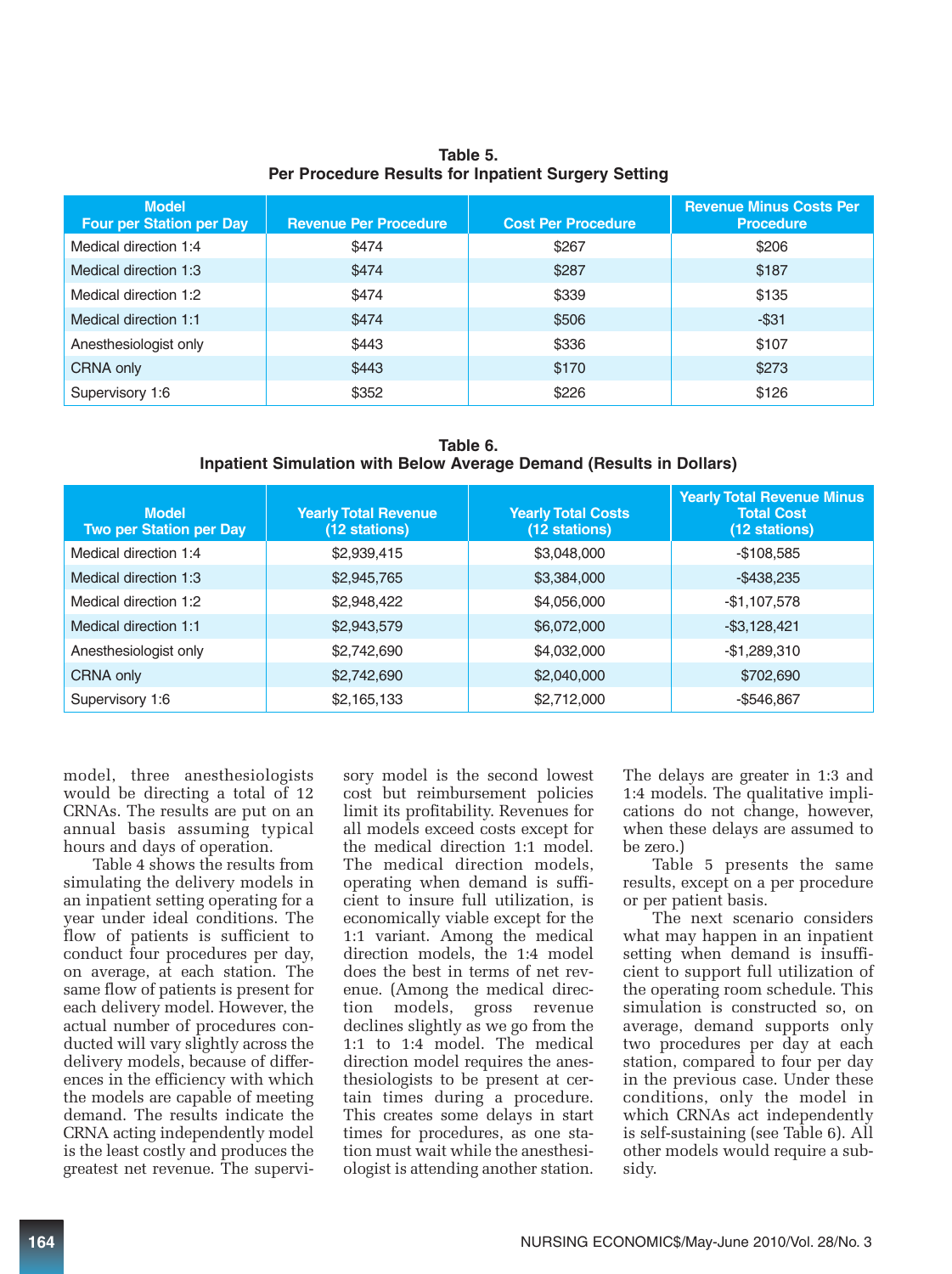Similar analyses were conducted but not reported here, for the outpatient and ambulatory surgical center settings. The overall conclusions regarding efficiency and economic viability were similar to those for the inpatient setting.

These results support the conclusion that the most cost-effective delivery model is CRNAs practicing independently. This model also produces the greatest net revenue. The supervisory model is the second lowest cost but reimbursement policies limit its profitability. The model would be almost as cost effective as CRNAs acting independently in settings where reimbursement is not an issue (e.g., veterans hospitals, military facilities). Other models, such as the medical direction 1:4 model, can do relatively well under conditions in which demand is sufficient to support full utilization. Under conditions when demand supports less than full utilization, almost all models will require a subsidy to remain viable. The CRNA acting independently is least likely to require a subsidy to remain economically viable. Moreover, we found in other experiments with the simulation model that when demand is highly variable, the net revenue of all models are adversely affected, but again the CRNA acting independently model is least likely to have negative net revenue. We also conducted sensitivity analyses around key model parameters, such as the salaries of the providers. The overall conclusions were robust across changes in key parameters of +/-10%.

#### **Analysis of Claims Data**

An analysis of claims data to compare the cost of providing anesthesia by provider type and by anesthesia delivery model was completed. Public and private insurance claims were used to estimate costs in inpatient and ambulatory surgery settings. The claims data identified surgical and

| Table 7.                                                             |
|----------------------------------------------------------------------|
| <b>Billed Amount and Allowed Amount for Anesthesia per Procedure</b> |
| by Delivery Model                                                    |

| <b>Delivery Model</b>   | N      | <b>Average Billed</b><br><b>Amount</b> | <b>Average Allowed</b><br><b>Amount</b> |
|-------------------------|--------|----------------------------------------|-----------------------------------------|
| Anesthesiologist only   | 33.249 | \$1,087.15                             | \$470.54                                |
| Medical direction 1:2-4 | 11,022 | \$1,434.19                             | \$438.13                                |
| Medical direction 1:1   | 2,021  | \$1,544.36                             | \$477.57                                |
| CRNA only               | 6.344  | \$1,059.34                             | \$307.23                                |

non-surgical procedures for which anesthesia was performed and other anesthesia-related services. The claims data indicated provider type (CRNA vs. anesthesiologist) for directly providing the anesthesia services. Some of the data included enough information to identify the delivery model.

The Ingenix national database contains integrated medical and financial claims data from commercial payers. Claims from year 2008 were analyzed. This database included anesthesia modifier codes to identify anesthesia delivery models.

Two payment variables were analyzed: billed amount and allowed amount. The billed amount is the amount billed by a provider or facility. For anesthesia services this typically includes base units for the procedure plus time units multiplied by a conversion factor. The allowed amount is the portion of submitted charges covered under plan benefits, or the contracted amount agreed to by providers. This amount is after discounts and not covered/excluded expenses, and before member responsibility. The allowed amount better reflects the dollar amount the provider will receive for the service from commercial payers.

The results for the average billed amount for anesthesia per procedure (see Table 7), demonstrate that the CRNA-only model is less costly, on average, than other models, followed by the

anesthesiologist-only model. The medical direction models are more costly.

Using a regression model to control for patient gender, age, facility type, and base units of anesthesia procedures, the CRNAonly model has a lower billed amount than the other models and the lowest to highest remains the same. Anesthesiologist-only billed amount is almost 4% higher than the CRNA only model, and medical direction models have billed amounts 28%-37% more than the CRNA-only model.

The results for the average allowed amount for anesthesia per procedure, also shown in Table 7, indicate that the CRNA-only model is less costly on average compared to all other models. Moreover, anesthesiologist-only model is now as costly as the medical direction models.

Using a regression model to control for patient gender, age, facility type, and base units of anesthesia procedures, the CRNAonly model has a lower allowed amount than the other models and the rank order from lowest to highest remains the same. The allowed amount for procedures when there is medical direction by an anesthesiologist of 2-4 CRNAs is 16% higher than the CRNA-only model. An anesthesiologist only and medical direction by anesthesiologist of one CRNA are 30%-33% higher than the CRNA-only model.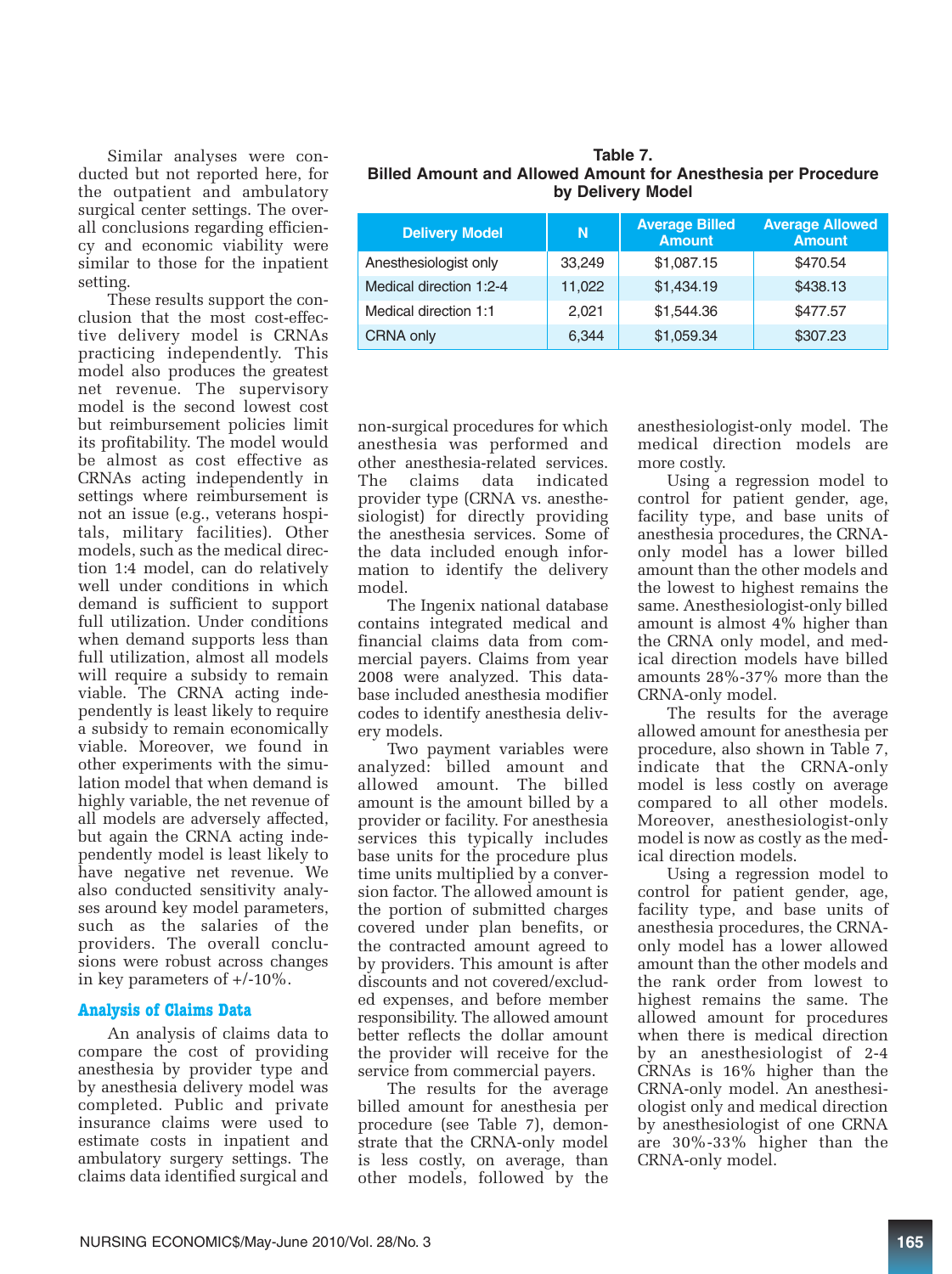|                                  | <b>Anesthesiologist</b><br><b>CRNA</b> |                                                              |                                                          |                                                                                       |
|----------------------------------|----------------------------------------|--------------------------------------------------------------|----------------------------------------------------------|---------------------------------------------------------------------------------------|
| <b>Pipeline Stage</b>            | <b>Estimate</b>                        | <b>Source</b>                                                | <b>Estimate</b>                                          | <b>Source</b>                                                                         |
| <b>BA/BS/BSN</b>                 | \$53,696                               | <b>National Center</b><br>for Education<br>Statistics (2009) | \$53,696                                                 | National Center for Education<br>Statistics (2009)                                    |
| Medical school                   |                                        |                                                              | \$436,080                                                | Gunn (1996)                                                                           |
|                                  |                                        |                                                              | \$1,070,000                                              | Dodoo & Phillips (2008)                                                               |
|                                  |                                        |                                                              | \$503,370                                                | Rein et al. (1997)                                                                    |
| PGY-1                            |                                        |                                                              | \$134,042                                                | Gunn (1996)                                                                           |
| <b>CRNA</b> education            | \$52,076<br>(direct cost)              | Gunn (1996)                                                  |                                                          |                                                                                       |
|                                  | \$287.382<br>(social cost)             | Fagerlund (1998)                                             |                                                          |                                                                                       |
|                                  |                                        |                                                              | \$321,000 (direct cost)                                  | Dodoo & Phillips (2008)                                                               |
|                                  |                                        |                                                              | \$301,178 (direct cost)                                  | Franzini & Berry (1999)                                                               |
|                                  |                                        |                                                              | $-$114,031$<br>(direct plus productivity)                | Franzini & Berry (1999)                                                               |
| Anesthesiology<br><b>PGY 2-4</b> |                                        |                                                              | \$245,969<br>(with opportunity cost added)               | Franzini & Berry (1999) -<br>modified by Hogan to include<br>opportunity cost         |
|                                  |                                        |                                                              | \$229.267<br>(direct, before GME offset)                 | Pisetsky et al. (1998)                                                                |
|                                  |                                        |                                                              | -\$213,000 (with productivity offset<br>and GME subsidy) | Pisetsky et al. (1998)                                                                |
|                                  |                                        |                                                              | \$146,940                                                | Pisetsky et al. (1998) -<br>with productivity offset with<br>opportunity cost (Hogan) |

#### **Table 8. Undergraduate and Graduate Education Cost Estimates from the Literature (2008 dollars)**

#### **Summary**

CRNAs acting independently provide anesthesia services at the lowest economic cost, and net revenue is likely to be positive under most circumstances. The supervisory model is the second lowest cost but reimbursement policies limit its profitability. In facilities where demand is high and relatively stable, the medical direction 1:4 model is better than the other medical direction models and can approach the net revenue benefits of the CRNA model. However, in areas of low demand, the medical direction models are inefficient. The medical

direction 1:1 model is almost always the least efficient model.

CRNAs acting independently is the only model likely to have positive net revenue in venues of low demand, such as may be found in rural areas. Other models, including medical direction models where one anesthesiologist directs two to four CRNAs, are likely to require subsidies in cases where overall demand is not consistent with full utilization of facilities. Finally, analysis of claims data suggests CRNAs acting independently are the lowest cost to the private payer.

#### **Undergraduate and Graduate Education Costs**

The analysis of the cost effectiveness of CRNAs suggests they provide an economic means to deliver quality anesthesia services. The delivery model in which CRNAs are acting independently is the most cost-effective model and the model which is economically viable under the widest range of conditions. In this section, an examination of whether CRNAs are also cost effective to educate was implemented.

A key to estimating education costs for CRNAs and anesthesiolo-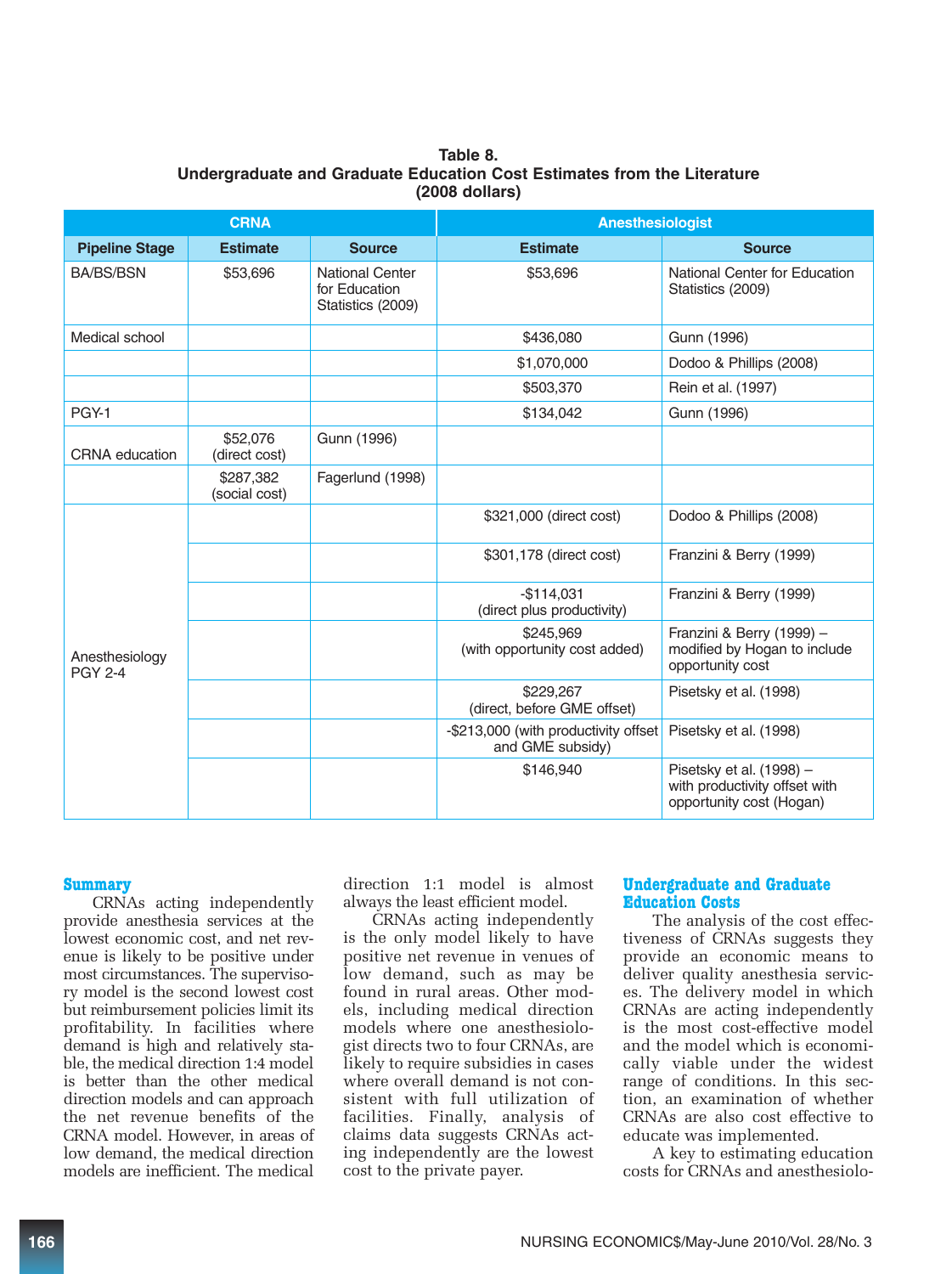| <b>Feature</b>                       | <b>CRNA</b>   | Anesthesiologist | <b>Source</b>                                                                                            |
|--------------------------------------|---------------|------------------|----------------------------------------------------------------------------------------------------------|
| Program length                       | 28 months     | 36 months        |                                                                                                          |
| Student/faculty ratio                | 7.4           | 2.2              | AANA (2009); Franzini & Berry (1999)                                                                     |
| Faculty salary                       | \$158,587     | \$366,649        | AANA (2008a); MGMA (2005)                                                                                |
| Student opportunity cost<br>at entry | \$52,455      | \$120,000        | Merritt Hawkins & Associates (2008); RN Magazine's 2009 Nurse<br>Earnings Survey (Modern Medicine, 2009) |
| Attrition rate                       | $7.3\%$ /year | 3%/year          | AANA (2008a); Schubert (2007)                                                                            |

**Table 9. Baseline Values of Key Variables in the Anesthesia Graduate Education Model** 

gists is to understand the education paths, and variants in those paths. A typical path for each is outlined briefly below.

- A CRNA must typically obtain a baccalaureate degree in nursing or relevant degree; must be licensed as a registered nurse; have at least 1 year of experience as an RN in an acute care setting; graduate from an accredited graduate-level nurse anesthesia educational program (average duration 28 months, may be as long as 36 months); and pass a national certification exam following graduation.
- An anesthesiologist must obtain a baccalaureate degree; spend 4 years in medical school leading to a degree in medicine (MD) or osteopathy (DO); complete a clinical base year residency; then complete 3 years of residency in anesthesiology. Board certification requires 4 years of residency in anesthesiology and passing the American Board of Anesthesiology exam.

The costs associated with traveling along those paths, both the direct costs and the opportunity costs (what the trainees could have been earning if they were not in an educational program), are estimated and included in this analysis. Also included is the productivity of the students which is estimated for the value of the student/resident services while being educated.

The literature on undergraduate and graduate education costs for CRNAs and anesthesiologists is presented in Table 8. Please note all estimates from the literature have been converted to 2008 dollars.

*Education path cost estimates.* Cost estimates of pre-anesthesia graduate education for CRNAs and anesthesiologists are taken from the literature. These include the costs of BA/BS/BSN degree, the cost of medical school for anesthesiologists, and the cost of a clinical base year residency for anesthesiologists.

*Anesthesia graduate education cost model.* An Education Path Cost Model for both CRNAs and MD anesthesiologists was constructed. For CRNAs, this estimate captures the average 28 month program that produces a CRNA. For anesthesiologists, the estimate captures the cost of the 3 year residency program in anesthesiology. The estimate is intended to capture the economic cost of education. This is the cost to society of obtaining an additional graduate. It is also constructed to approximate the additional costs that will be incurred to produce one more graduate. In that sense, it is an estimate of the marginal cost to society of producing a program graduate. The estimate consists of three major components:

• *Direct program costs.* This cost element consists of faculty salaries and benefits, liability insurance, and other direct costs of the graduate education program.

- *Student/resident opportunity cost.* This cost captures the value of the student's or resident's time while in the program. It represents what the student could be earning were the student not in the graduate program.
- *Student/resident productivity.* This is a measure of the value of the services the student or resident provides while in the graduate program. For example, the students and residents will be administering anesthesia. It is an offset to the other costs.

The graduate education cost model is driven by a number of key parameters: the student/faculty ratio, the salaries of faculty, the proportion of time the faculty allocates to instructing students or residents, the value of student's or resident's time (opportunity cost), the productivity of students or residents, program attrition, and program length.

Given these inputs, the model estimates the cost of a graduate from the program. Table 9 provides the baseline inputs used to estimate the cost of program graduates.

Table 10 displays the preanesthesia costs taken from the literature and estimates of the cost per graduate from the CRNA and anesthesiologist programs derived from the cost model. The costs are in 2008 dollars, and are undiscounted. Therefore, all the estimates are in 2008 dollars, but the estimates do not take into account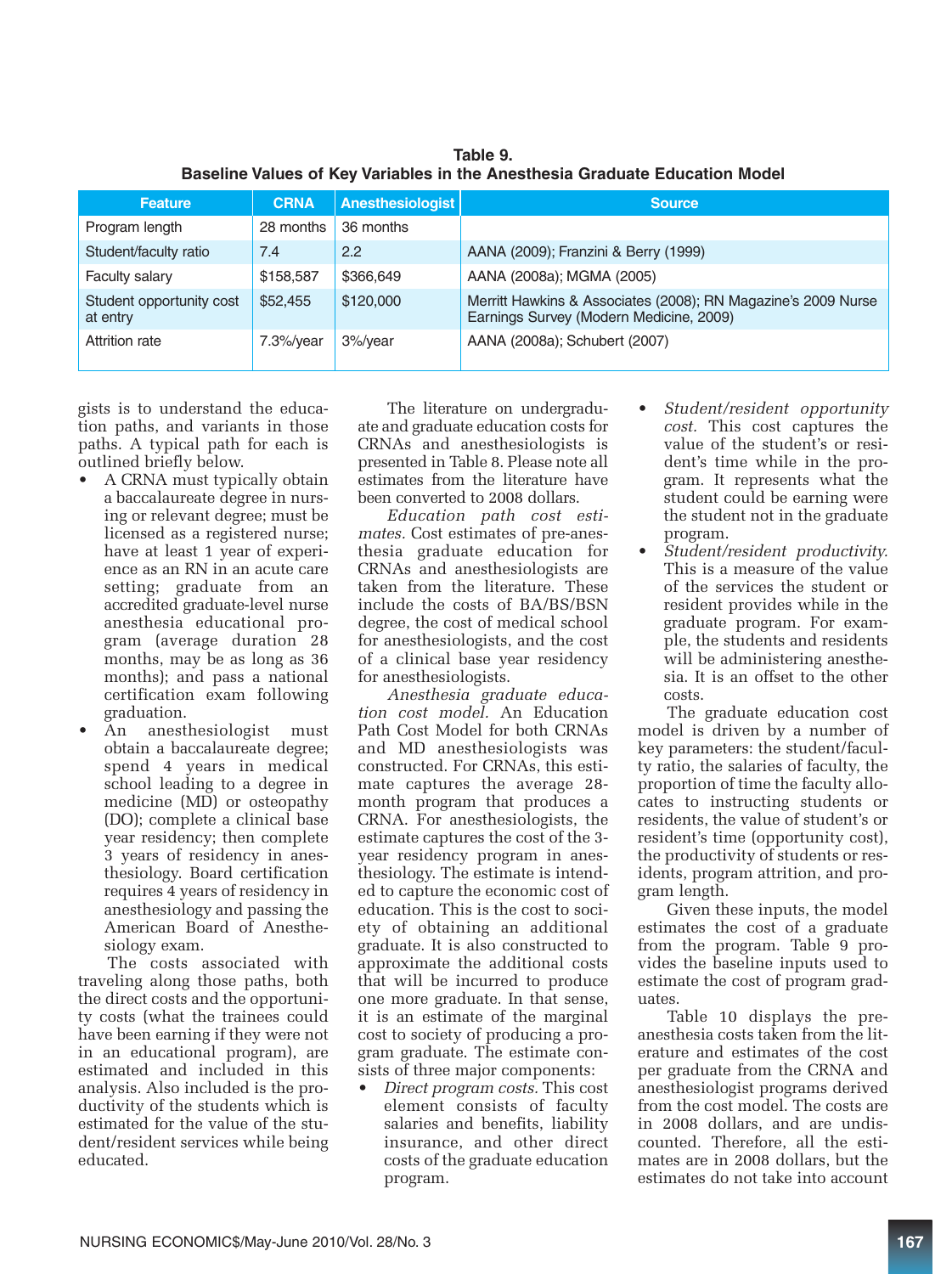|                                                        |                                        | <b>CRNA</b>                       | <b>Anesthesiologist</b> |
|--------------------------------------------------------|----------------------------------------|-----------------------------------|-------------------------|
| Direct costs of education                              | <b>BA/BS/BSN</b>                       | \$53,696                          | \$53,696                |
| and clinical experience before                         | Medical school                         |                                   | \$436,080               |
| entry into an anesthesia<br>program                    | One year as acute care nurse           | Required, but with no direct cost |                         |
|                                                        | First-year residency (PGY-1)           |                                   | \$134,042               |
| <b>Total Pre-Anesthesia</b>                            |                                        | \$53,696                          | \$623,818               |
|                                                        | Direct costs                           | \$68,465                          | \$494,420               |
| Anesthesia graduate                                    | Student/Resident opportunity cost      | \$291,353                         | \$897,793               |
| education (GE)                                         | Productivity of students/<br>residents | (\$251,704)                       | (\$775,073)             |
| <b>Total Anesthesia GE</b><br>(less transfer payments) |                                        | \$108,113                         | \$459,977               |
| <b>Total Estimated Costs</b>                           |                                        | \$161,809                         | \$1,083,795             |

**Table 10. Marginal Cost of Pre-Anesthesia and Anesthesia Graduate Education (2008 dollars)**

some costs were incurred up to 3 years before other costs. (We have also estimated costs that discount all costs incurred to the time of program graduation. This raises the total cost of both types of graduates by about 4%.)

Both the direct and indirect costs of education necessary to enter a graduate program and graduate education for CRNAs are lower than those costs for anesthesiologists, and by a substantial margin. Anesthesia graduate education costs for CRNAs are less than one-fourth the anesthesia graduate costs of anesthesiologists. Total costs, to include both undergraduate and graduate costs for CRNAs are about 15% of the costs of anesthesiologists. An implication of these estimates is that, at the margin, it will cost society less to increase the number of anesthesia providers by expanding CRNA education programs.

#### **Conclusions**

Simulations in this study indicated that delivery models using medical direction are not as cost effective as CRNAs acting independently and often are not

financially sustainable without subsidies. CRNAs acting independently provide anesthesia services at the lowest economic cost. Net revenue is likely to be positive under most circumstances. The supervisory model is the second lowest cost but reimbursement policies limit its profitability. The medical direction 1:1 model is almost always the least efficient model.

In facilities where demand is high and relatively stable, the medical direction 1:4 model does better than the other medical direction models and can approach the net revenue benefits of the CRNA model. However, in areas of low demand, the medical direction models are inefficient. CRNAs acting independently are the only model likely to have positive net revenue in venues of low demand. Analysis of claims data suggest CRNAs acting independently are the lowest cost to the private payer.

Both the direct costs and the economic cost of educating CRNAs are lower than the cost of anesthesiologists. Economic costs of graduate education for CRNAs are about one-fourth of the cost of

anesthesiologists. Costs of the entire education pathway for CRNAs are about  $15\%$  of anesthesiologists.

Anesthesiologists and certified registered nurse anesthetists provide high-quality, efficacious anesthesia care to the U.S. population. This research and analyses indicate that CRNAs are less costly to train than anesthesiologists and have the potential for providing anesthesia care efficiently. Anesthesiologists and CRNAs are interchangeable. They can perform the same set of anesthesia services, including relatively rare and difficult procedures such as open heart surgeries and organ transplantations, pediatric procedures, and others. CRNAs are generally salaried. Their compensation lags behind that of anesthesiologists, and they generally receive no overtime pay. As the demand for health care continues to grow, increasing the number of CRNAs, and permitting them to practice in the most efficient delivery models, will be a key to containing costs while maintaining quality care. **\$**